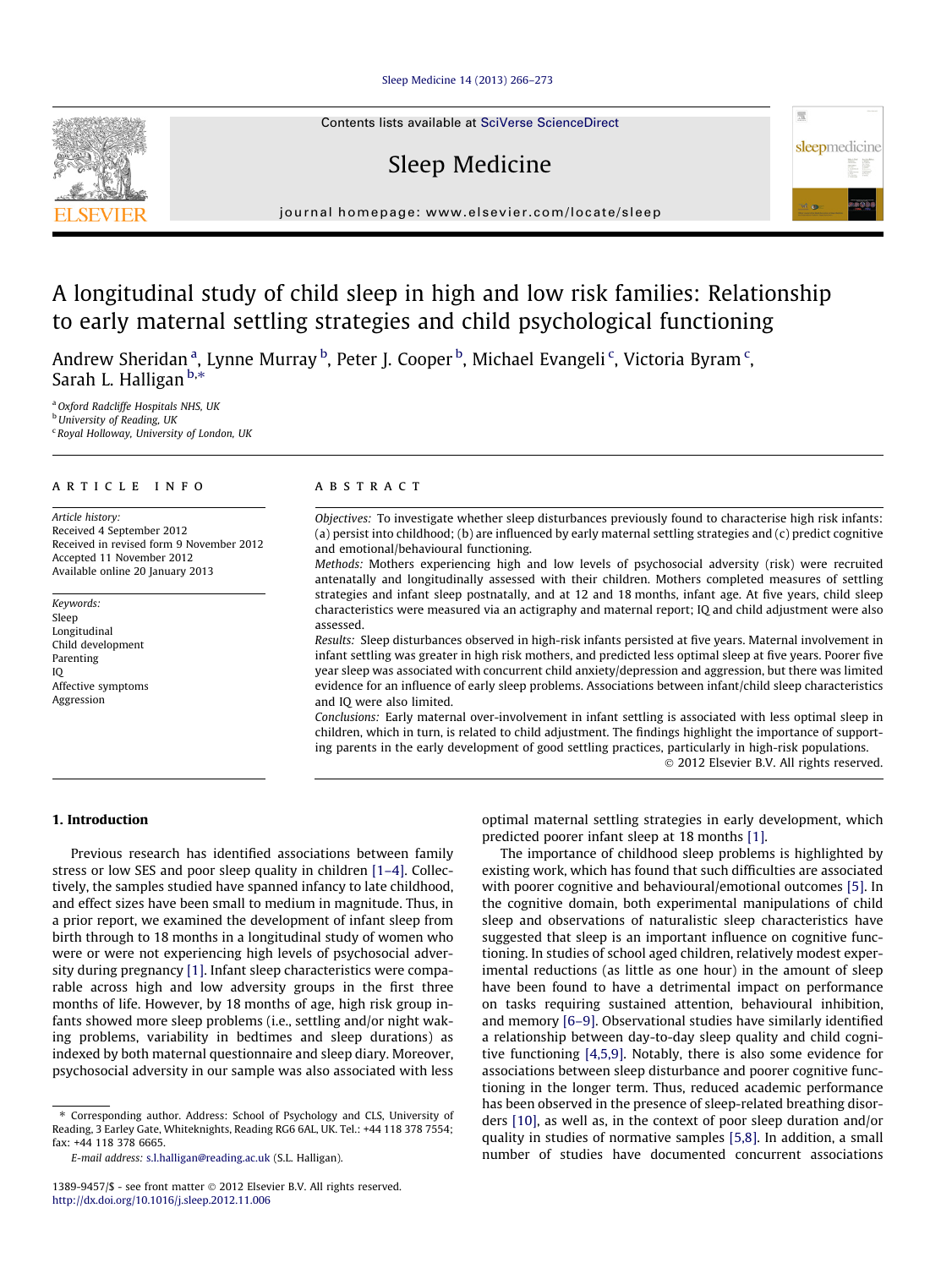between child sleep and trait like cognitive capacities (IQ), although findings have been inconsistent. Specifically, while positive associations between sleep duration and IQ dimensions have been documented in some cases [\[11,12\]](#page-7-0), others have found longer sleep durations to be associated with lower IQ test scores [\[13\].](#page-7-0) The mean age of children in these cross-sectional studies ranged from six to nine years. In addition, a longitudinal study has demonstrated that shorter sleep durations in children aged eight years predicted lower intellectual ability scores at 10 years (small to medium effect sizes), even taking account of eight year cognitive ability scores [\[14\].](#page-7-0)

With regard to emotional and behavioural adjustment, sleep difficulties have been associated with the presence of affective (e.g., anxious/depressed) and externalising symptoms in children and adolescents [\[2,5,15–20\]](#page-6-0). Although sleep problems may in part be symptomatic of underlying disorder [\[21\]](#page-7-0), there is also evidence to suggest that sleep disturbances themselves contribute to adjustment problems. Medical and behavioural interventions that tackle sleeping difficulties are associated with broader functional improvements [\[22–25\]](#page-7-0). Moreover, longitudinal cohort studies have highlighted prospective associations between childhood sleep difficulties and later emotional problems (anxiety and/or depression) and externalising difficulties (attentional problems and aggression) [\[18,26–30\].](#page-7-0) These longitudinal effects occur over and above any existing adjustment problems; samples have included children as young as four years and have predicted adjustment as late as adulthood. Nevertheless, some limitations of previous studies have been highlighted, including the use of extremely brief assessments of child sleep quality and/or reliance on a single informant (mothers) to index both sleep and adjustment problems [\[31,32\]](#page-7-0). There have also been some notable null findings [\[28,33\].](#page-7-0) In particular, in a study incorporating comprehensive assessments of child sleep quality, little evidence was found for longitudinal associations with externalising difficulties [\[34\]](#page-7-0).

A striking feature of research to date is that few studies of younger children and infants have been conducted. A preliminary, small scale study of infants with severe and chronic sleep problems aged six to 12 months found significantly higher rates of ADHD at five years relative to a non-sleep disordered comparison group (7/25 versus 0/25) [\[19\]](#page-7-0). In addition, one cohort study included brief maternal reports of sleep problems in infancy (six months) and found limited evidence for an association with attention problems at five and 14 years. Although a stronger pattern of results was obtained for two to four year sleep problems, these were measured retrospectively by maternal report at five years [\[35\].](#page-7-0) A third longitudinal study measured maternal perceptions of infant sleep problems (present/absent on a single item) at four, 12 and 24 months infant age, and found no prospective associations with child emotional and behavioural adjustment at six years [\[36\].](#page-7-0) Thus, associations between sleep quality and later adjustment have not consistently been demonstrated when sleep has been studied in infancy and toddlerhood.

The origins of child sleep problems have also been examined. Parental settling strategies have been highlighted as one potentially important influence on sleep development, with more active parental settling behaviours being hypothesised to reduce opportunity for the infant to learn to self-settle [\[37,38\].](#page-7-0) Consistent with this view, parental presence or active involvement in settling the child to sleep has been found to be a correlate of poorer sleep quality in the first three years of life [\[37–40\]](#page-7-0). However, cross-sectional observations are difficult to interpret, since infant sleep difficulties may elicit maternal involvement and vice versa [\[38\].](#page-7-0) Longitudinal data on this point are extremely limited. In our previous report based on the current sample we found that elevated levels of 'parental presence' settling strategies at 12 weeks predicted poor infant sleep at 18 months of age [\[1\]](#page-6-0) (medium to large effect sizes). Two other longitudinal studies focused on the first two years of life, have reported similar associations [\[41,42\]](#page-7-0). However, longer term outcomes associated with early parental settling involvement have not been studied.

In summary, the extant literature highlights associations between sleep problems and adverse cognitive and behavioural– emotional outcomes in children, although studies have mainly relied on parental reports of sleep problems and have focused on school aged children and adolescents. Previous work also links higher levels of parental involvement during the period of settling to sleep with the emergence of sleep problems, but there is limited longitudinal data on this point and studies have focused on the first two years of life. We addressed these issues through an extension of our existing longitudinal study [\[1\]](#page-6-0), in which we identified early disturbances in sleep characteristics in children growing up in environments characterised by high levels of psychosocial adversity. In the current study, we followed up the same longitudinal sample at the age of five years for the child and examined whether: (a) risk-related disturbances in sleep characteristics that were previously observed at 12 and 18 months of age were also apparent in childhood; (b) maternal overinvolved settling strategies early in development predicted persistent sleep disturbances; and (c) disturbances in child sleep were prospectively and/or concurrently related to child functioning in cognitive, behavioural and emotional domains. With respect to the latter, we were particularly interested in whether observations of associations between sleep disturbances and anxiety/depression, aggression and lower IQ described in the extant literature would be replicated in a younger age group. Given the potential confound that arises between maternal reports of sleep problems and perceptions of child difficulties more generally, we assessed child sleep objectively, using actigraphy, as well as via a diary report and questionnaire.

#### 2. Method

The study was reviewed by the University of Reading Research and Ethics Committee and the Berkshire NHS Research Ethics Committee (ref. 05/Q1602/124). All mothers provided informed consent after a full explanation of study procedures.

## 2.1. Participants

The families who took part in the study belonged to a longitudinal research project described in full in our previous report [\[1\].](#page-6-0) Briefly, primiparous mothers attending their routine 20 week antenatal scan appointment at the Royal Berkshire Maternity Hospital in Reading, UK, were screened via a 20 item questionnaire indexing level of psychosocial adversity (questionnaire completion rate 72.5%). The questionnaire was specifically developed for the purposes of the current study<sup>1</sup>, based on previous studies of psychosocial adversities in perinatal populations [\[43–45\].](#page-7-0) Of 198 women initially contacted based on their questionnaire scores, 67 mothers scoring above a cutoff defining the 20% highest scores (high risk group) were recruited to the study, along with 68 mothers with scores in the 40% lowest scoring range (low risk group). Cutoff values were pre-established based on pilot work using the screening index. High versus low risk women showed similar recruitment percentages (low risk 60%, high risk 64%:  $\chi^2$  = 0.56, df = 1, ns). Furthermore, we found no significant differences between women from the target sample of 198 who were recruited and those from their group who were not recruited in terms of either original adversity scores (ps > .67) or key demographic characteristics (age, marital status, all  $p > .26$ ). After excluding those delivering prematurely or

<sup>&</sup>lt;sup>1</sup> Copy available on request from the corresponding author.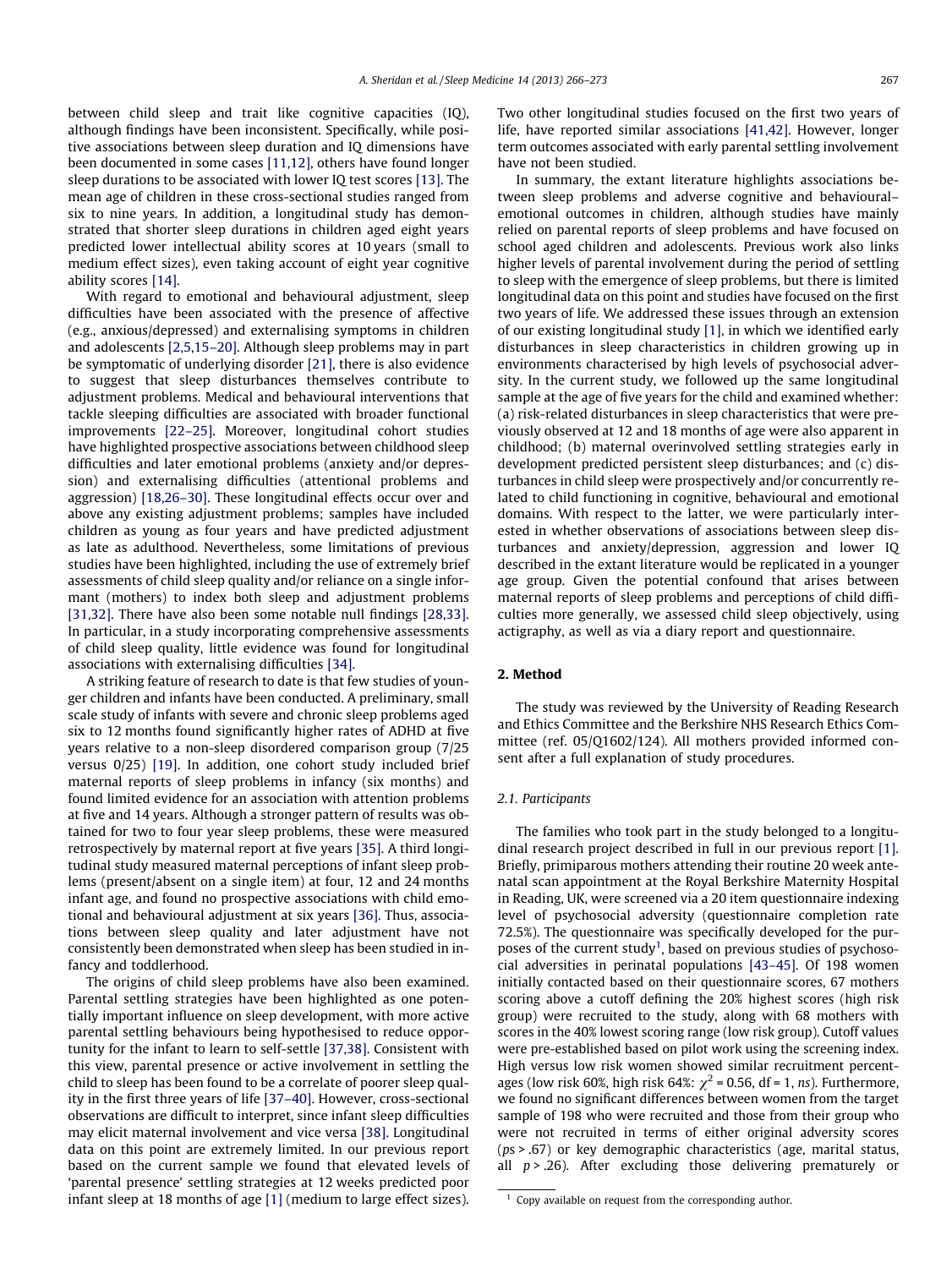withdrawing from the study prior to delivery, numbers in high and low risk groups were 58 (i.e., 87% of those originally recruited) and 63 (93%), respectively.

On the questionnaire's principal demographic indices of adversity, compared to the low risk group, high risk women were younger [high risk  $M = 19.7$ ,  $SD = 3.3$ , low risk.  $M = 30.6$ ,  $SD = 3.3$  years;  $t_{120}$  = 18.3, p < 0.001], more often single [high risk 53.4%, low risk 0%;  $\chi^2(1) = 45.9$ ,  $p < 0.001$ ], and unemployed [high risk 63.2%, low risk 3.1%;  $\chi^2(1)$  = 50.4, p < 0.001], and fewer were educated beyond 16 years [high risk 14.8%, low risk 96.8%;  $\chi^2(1)$  = 80.8,  $p$  < 0.001]. The majority of the sample was white (86% of families). Mothers from ethnic minority groups, although relatively few in number, were better represented in the high versus low risk group (21% versus 8%:  $\chi^2$  = 4.23, df = 1, p = 0.04). Of the original 121 families who were originally recruited to the study, 98 (81%) were retained at five years.

### 2.2. Measures

## 2.2.1. Child sleep

2.2.1.1. Maternal reported problems. At 12 and 18 months, mothers completed the Infant Sleep Questionnaire (ISQ) [\[46\].](#page-7-0) The ISQ is a 10 item parent-report assessment examining infant sleep onset, settling and waking problems, and yields a severity score, which has previously proved to be a reliable and valid index of infant sleep problems (in the current study, internal consistency at 12 months  $\alpha$  = .77, 18 months  $\alpha$  = .80). At five years, a measure of maternal perceptions of sleep problems was derived from two questions regarding the frequency and severity of child sleep difficulties, each rated from 0 (never/no difficulties) to 3 (every day/severe difficulties). Previous studies have found equivalent, brief, indices to have validity and predictive utility [\[32,35\]](#page-7-0).

2.2.1.2. Sleep diary. At 12 and 18 months, postpartum mothers completed a sleep diary in which they recorded infant wake-time and bedtime for a seven day period, and the duration of any sleep onset delay. The same measure was also completed at five years of the child's age, for a five day period during a school week. The sleep diary demonstrates good concurrent validity relative to sleep measurement via an actigraphy [\[47\]](#page-7-0). Based on previous research [\[1,2\],](#page-6-0) we computed a combined index of disturbance from scores for mean bedtime, bedtime variability, and sleep duration variability. The combined score was computed as the mean of the z-scores for each of the individual indicators (standardised scores were used due to large differences in units of measurement across variables). This combined index of disturbance, together with the mean hours nighttime sleep comprised the primary outcomes from the sleep diaries.

2.2.1.3. Five year actigraphy. During the five day period used for the sleep diary, children also wore Actiheart physiological monitoring devices (www.camntech.com) around the clock. These acted as an objective measure of the children's nocturnal movements, allowing estimation of whether they were asleep at any given time during the night. The device is worn on the chest, and contains an accelerometer that generates minute-by-minute recordings of movement frequency. The Actiheart has been shown to be a valid and reliable measure of sleep characteristics, such as onset time and duration, when compared to polysomnography [\[48\]](#page-7-0). This finding is typical of a wider literature validating Actigraphy as a measure sleep architecture, particularly when complemented by an additional measure such as, a sleep diary [\[49\]](#page-7-0). Calculations of sleep onset/offset in the current study were based on previously established procedures [\[4,50\].](#page-7-0) Key outcome variables were sleep duration and sleep efficiency (i.e., the percentage of sleep period spent sleeping). Actigraphy data were available for 94/98 participants.

Missing data resulted from non-completion of the assessment  $(n = 2)$ or equipment failure/poor data  $(n = 2)$ .

#### 2.2.2. Child cognitive ability

At five years, the Wechsler Preschool and Primary Scale of Intelligence – Revised (WPPSI-R) [\[51\]](#page-7-0) was administered in schools. The WPPSI-R has established reliability and validity, is widely used to assess the intelligence of children aged from three to seven years, and yields indices of performance and verbal IQ, which in combination provide a full IQ score.

## 2.2.3. Child adjustment

At five years, both mothers and teachers reported on child adjustment on the Child Behaviour Checklist (CBCL) (parent and teacher versions) [\[52\].](#page-7-0) The CBCL is a widely used questionnaire with established reliability and validity. Due to time constraints, and to maximise comparability with previous research [\[18,28\],](#page-7-0) two subscales were completed: the anxious/depressed and aggression scales. The anxious/depressed scale consists of 14 items (e.g., ''unhappy, sad, depressed,'' ''cries a lot''), and the aggression scale consists of 19 items (e.g., "fights," "screams," and "argues"). Combined maternal/teacher report scores were utilised. Previous research has established that combining reports from multiple informants provides a more reliable assessment of child disorder [\[52,53\].](#page-7-0) The internal consistencies of the resultant scales were acceptable (anxious/depressed  $\alpha$  = .69, aggression  $\alpha$  = .89). Scales showed significant skew and were log-transformed to produce appropriate distributions for parametric analyses (for clarity, descriptive statistics for raw scores are reported).

#### 2.2.4. Maternal settling to sleep strategies

At four, seven and 12 weeks, and at 12 months postpartum, mothers were asked to complete the self-report Parental Interactive Bedtime Behaviour Scale (PIBBS) [\[42\]](#page-7-0). The PIBBS comprises 16 items relating to maternal usage of different strategies to settle their infants to sleep. The principal distinction between items concerns whether or not the parents use a strategy in which they actively involve themselves in settling the infant to sleep, versus leaving the infant to self-settle. Three subscales indexing active parental involvement strategies, and derived from factor analysis, were used in our previous report, namely: 'Settle by movement' (e.g., walking in pram, car rides); 'Active comforting' (e.g., stroking, cuddle/rocking, talking softly); and 'Parental presence' (e.g., settle on sofa next to parent, lie next to cot, parental bed) [\[1\]](#page-6-0). These same subscales were examined in the current study, with postnatal scores being derived from averaging across four, seven and 12 week assessments, and 12 month scores being analysed separately. Each showed good internal consistency postnatally (all  $\alpha$  > .71). At 12 months, internal consistencies for the 'Settle by movement' and 'Parental presence' scales were slightly lower  $(\alpha = .69$  and  $\alpha = .56$ , respectively). However, the scales were retained unchanged to allow comparability with analyses of the postnatal assessments. Finally, since all scales indexed parental involvement in the settle to sleep, an overall involvement scale was computed, which showed excellent internal consistency at each time point (postnatal  $\alpha$  = .84; 12 months  $\alpha$  = .79).

## 2.3. Analyses

Hypothesis testing was conducted as follows. First, multivariate analysis of variance (MANOVA) was used to examine risk status in relation to sleep diary and actigraphy derived indices of child sleep at five years. Maternal perceived sleep difficulties scores from five years showed a highly skewed distribution necessitating a separate non-parametric test (Mann–Whitney U). Second, we used bivariate correlations to examine associations between early maternal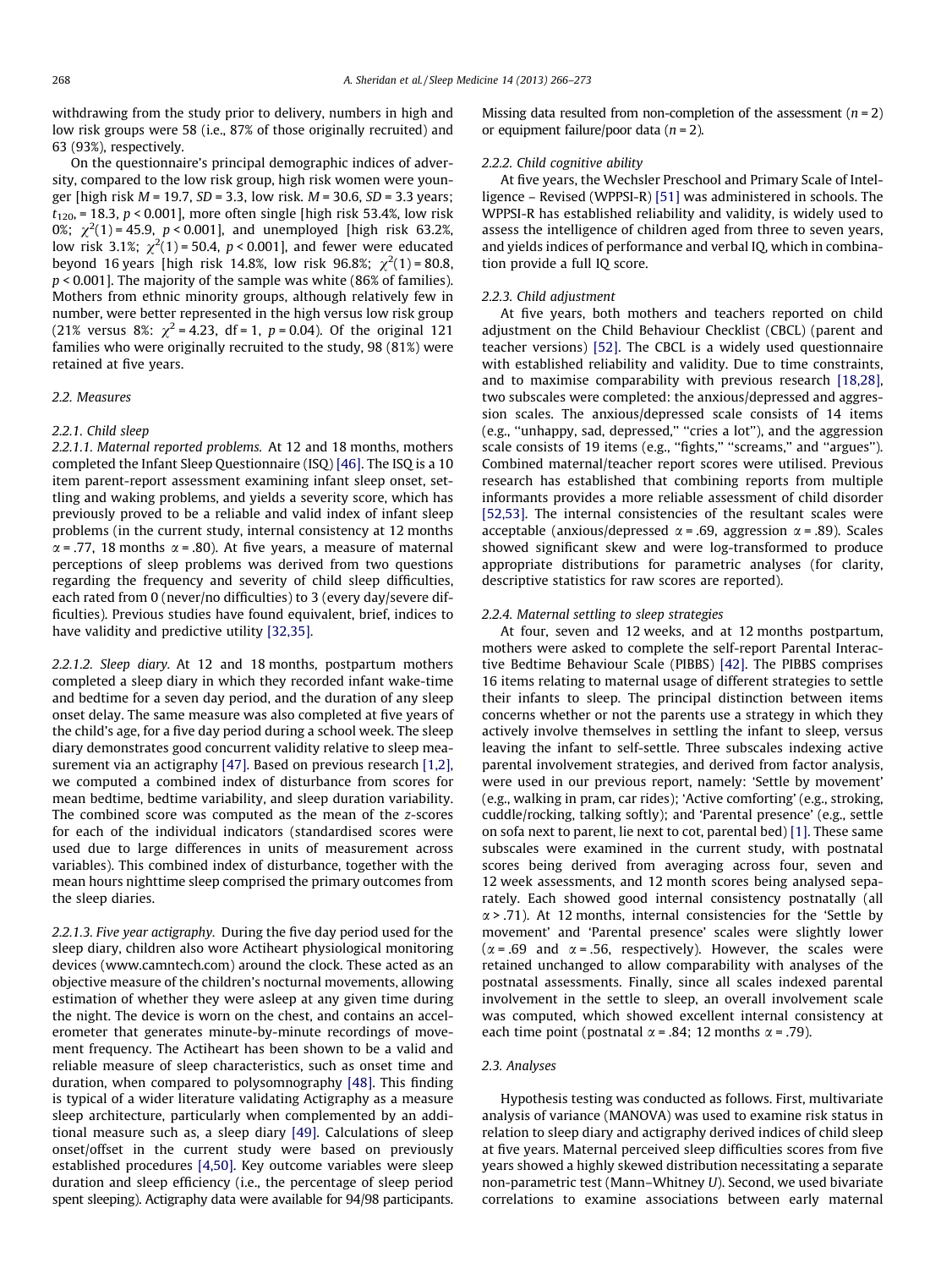<span id="page-3-0"></span>settling strategies and child sleep outcomes at five years; and follow-up linear regression analyses examined the contribution of maternal settling strategies to variance in child sleep characteristics over and above risk status and/or child gender. Third, correlational analyses were also used to test for prospective (12 and 18 months sleep) and concurrent associations between sleep characteristics and five year IQ/anxiety–depression/aggression; and follow-up regression analyses examined whether significant effects were maintained once we controlled for effects of risk status, and gender (where appropriate).

Finally, structural equation modelling (SEM) examining pathways from risk status to child adjustment was conducted using Maximum Likelihood Estimation with the MPLUS 6 software (Muthen & Muthen, 2010). The significance of specific, hypothesised indirect pathways effects was tested within MPLUS using 10,000 bootstrapped resamples to estimate the 95% confidence interval (CI) for each indirect effect (significant effects are identified where the 95% CI does not cross zero).

## 2.4. Missing data

As noted, the sample reduced from 121 at recruitment to 98 at five year follow-up (81% retention rate). There was more attrition from the high versus low-risk group (17/58 versus 6/63 at five years;  $\chi^2$  = 7.68, df = 1, p = 0.006). Rates of refusal were similar across groups (three high versus two low risk mothers at five years), but a higher proportion of the high risk families could not be traced (14 high-risk versus four low-risk mothers at five years). Therefore, we further examined whether those who dropped out were comparable to those in their group who were retained in terms of initial sample characteristics. ANOVAs comparing scores by retention status while controlling for risk group indicated no significant differences by retention status on any measure; and effect sizes for comparisons on relevant variables were all small (partial  $\eta^2$  ranged <.001–.026). Moreover, path analyses were based on the entire recruitment sample (i.e.,  $n = 121$ ) with missing data modelled using full information maximum likelihood estimation, the recommended approach for minimizing the introduction of bias due to missing data [\[54,55\]](#page-7-0).

## 3. Results

#### 3.1. Preliminary analyses

Descriptive statistics for children in the sample are presented by group in Table 1. High and low risk groups showed similar gender distributions, but there was a trend for the high risk children to be slightly older than their low risk counterparts at five years (mean difference 1.4 months,  $p = .072$ ), and the high risk group children had lower birth weights [high risk  $M = 3.30$  Kg,  $SD = 0.57$ , low risk  $M = 3.51$ ,  $SD = 0.50$ ;  $t_{120} = 2.09$ ,  $p < 0.05$ ]. These potentially relevant variables were screened as covariates. Age and birth weight were not related to any of the study outcome variables and were not considered further (all rs < .13). Gender effects were also screened for, and significant gender differences were identified in relation to logged CBCL aggression scores (male  $M = 6.5$ ,  $SD = 3.9$ ; female  $M = 3.9$ ,  $SD = 3.3$ ;  $t(96) = 2.63$ ,  $p = .01$ ), sleep period according to diary report (male  $M = 10.9$  h,  $SD = 0.62$ ; female  $M = 11.2$  h,  $SD = 0.66$ ;  $t(88) = -2.28$ ,  $p = .025$ ) and actigraphy sleep duration (male  $M = 10.3$  h,  $SD = 0.68$ ; female  $M = 10.6$  h,  $SD = 0.61$ ;  $t(92) = -2.43$ ,  $p = .017$ ). Gender was controlled for in subsequent analyses, as necessary.

Importantly, consistent with their risk group status, high risk children scored higher on both log transformed aggression and anxiety/depression subscales of the CBCL (combined maternal

#### Table 1

Child characteristics at five years for high versus low adversity groups.

|                                                              | Low risk<br>$n = 57$                         | High risk<br>$n = 41$                       | <b>Statistic</b>                                               |
|--------------------------------------------------------------|----------------------------------------------|---------------------------------------------|----------------------------------------------------------------|
| Age in months, $M(SD)$<br>Proportion female,<br>$N(\%)$      | 67.2(2.6)<br>33(51.6)                        | 68.5 (4.2)<br>30(51.7)                      | $t(61.3) = -1.83^{\dagger}$<br>$\gamma^2(1)$ < 0.01            |
| CBCL scores, M(SD)<br>Anxiety-depression<br>Aggression       | 2.29(1.73)<br>4.11 (3.97)                    | 3.16(2.33)<br>6.62(4.95)                    | $t(96) = -2.13$<br>$t(96) = -2.62^*$                           |
| WPSSI, M(SD)<br>Full scale IO<br>Verbal IO<br>Performance IO | 116.2 (12.8)<br>116.8 (13.0)<br>111.6 (12.5) | 100.4 (13.9)<br>99.7 (15.7)<br>100.9 (12.5) | $t(96) = 5.78$ ***<br>$t(96) = 5.84$ ***<br>$t(96) = 4.16$ *** |

CBCL: Child Behaviour Checklist; WPSSI-R: Wechsler Preschool and Primary Scale of Intelligence – Revised.

\*\*\*  $p < .005$ .

and teacher report), and they had significantly lower IQ scores than children in the low risk group (Table 1).

#### 3.2. Research questions

## 3.2.1. Are risk-related disturbances in sleep characteristics present at five years child age?

Descriptive statistics for sleep outcomes at five years are presented in Table 2. MANOVA was used to examine the principal outcomes for the sleep diary and actigraphy (i.e., combined index of disturbance and sleep period according to the diary report; sleep duration and efficiency as measured by actigraphy), with risk and child gender as independent variables. Results indicated a significant multivariate effect of risk status ( $F_{4,86}$  = 5.69,  $p$  < .001), a trend for an effect of gender ( $F_{4,86}$  = 2.21,  $p$  = .075), and no risk by gender interaction ( $F_{4,86}$  = 0.36, ns). Follow-up univariate tests indicated that the effect of risk status was primarily explained by a main effect on the sleep diary disturbance index  $(F<sub>1.89</sub> = 6.89, p = .010)$ , where the high risk group showed significantly higher scores (see descriptive statistics in Table 2); other diary/actigraphy dimensions did not attain significance, and there was also no significant group difference in maternal perceptions of child sleep problems  $(Z = 0.89, p = .37)$ .

## 3.2.2. Does maternal over-involvement in infant settling predict child sleep disturbances at five years?

Correlational analyses examined prospective associations between maternal active involvement settling strategies in the first weeks of life (measured at four, seven and 12 weeks postpartum) and at 12 months, and child sleep parameters at five years. Results are presented in [Table 3](#page-4-0). As can be seen from the table, active parental involvement (particularly active soothing and parental presence when infant is falling asleep) postnatally tended to be associated with poorer sleep, as evidenced by shorter sleep dura-

| Table 2                                                                               |
|---------------------------------------------------------------------------------------|
| Sleep parameters reported by risk status at five years: means and standard deviations |
| (in parentheses) (see text for multivariate analysis of risk group effects).          |

|                       | Low risk $n = 57$ | High risk $n = 41$ |
|-----------------------|-------------------|--------------------|
| SD sleep period (h)   | 11.03(0.62)       | 11.20 (0.70)       |
| SD disturbance index  | $-0.18(0.65)$     | 0.23(0.91)         |
| AG sleep duration (h) | 10.51(0.63)       | 10.34 (0.69)       |
| AG sleep percentage   | 96.4(3.2)         | 96.3(3.5)          |
|                       |                   |                    |

SD: sleep diary; AG: actigraphy.

 $^{\dagger}$  p < .10.

 $p < 0.05$ .

<sup>\*\*</sup>  $p < .01$ .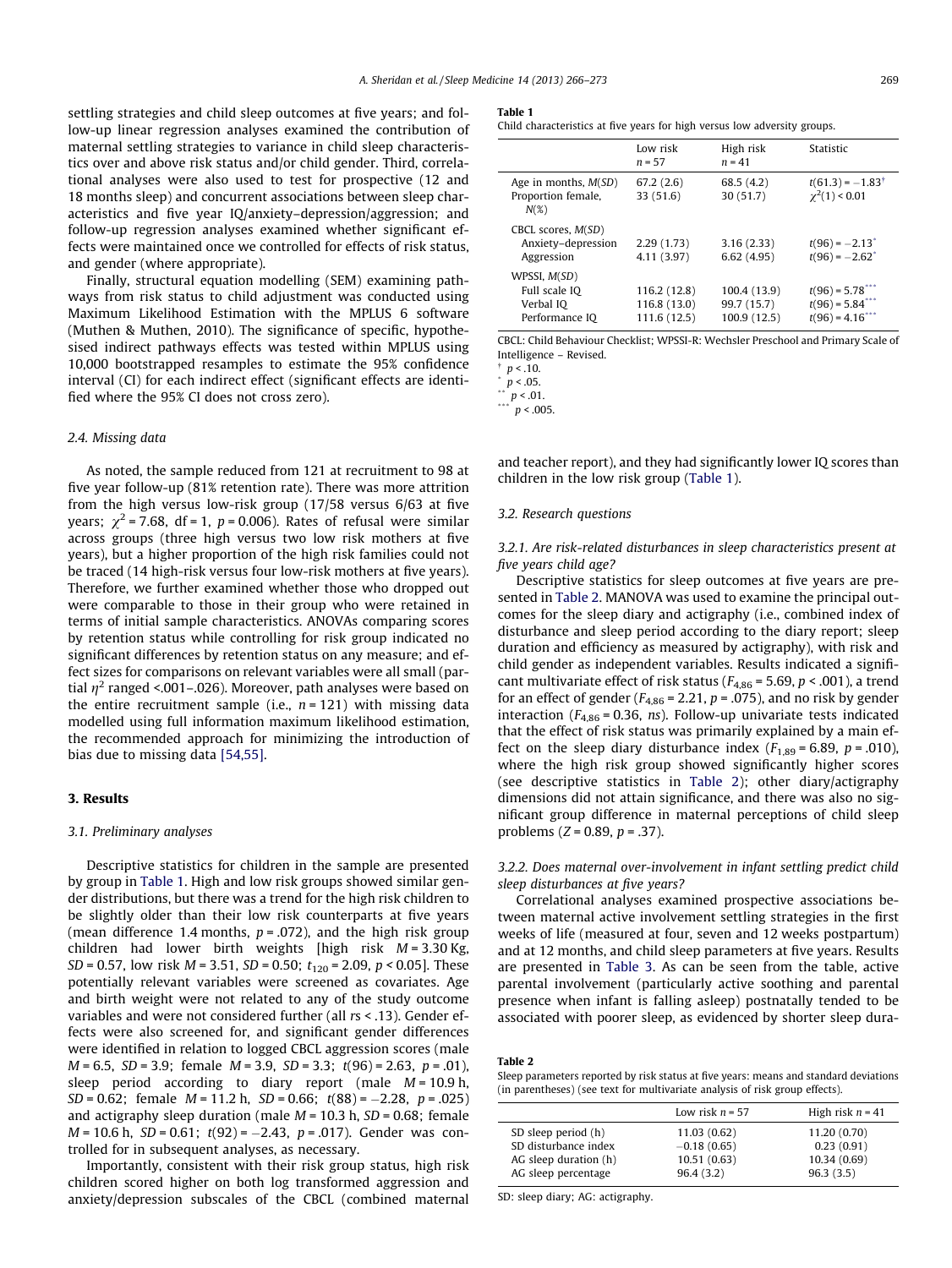#### <span id="page-4-0"></span>Table 3

Correlations between self-reported maternal settling strategies (PIBBS) in the first 12 months of life and child sleep parameters at five years.

|                                                                                                         | Sleep diary                                    |                                                                    | Acigraphy                                                        |                                         |
|---------------------------------------------------------------------------------------------------------|------------------------------------------------|--------------------------------------------------------------------|------------------------------------------------------------------|-----------------------------------------|
|                                                                                                         | Sleep<br>period                                | Disturbance<br>index                                               | Sleep<br>duration                                                | Sleep<br>efficiency                     |
| 1-3 months PIBBS<br>Active movement<br>Active soothing<br>Parental presence<br><b>Total involvement</b> | .03<br>$-.23$ <sup>*</sup><br>$-.04$<br>$-.07$ | .21 <sup>†</sup><br>$.35$ <sup>***</sup><br>$.34$ $11$<br>$.36***$ | $-.21"$<br>$-.22$ <sup>*</sup><br>$-24$ <sup>*</sup><br>$-.27**$ | .04<br>.02<br>.09<br>.06                |
| 12-months PIBBS<br>Active movement<br>Active soothing<br>Parental presence<br><b>Total involvement</b>  | $-.06$<br>$-.19+$<br>$-.06$<br>$-.14$          | 25"<br>$.32$ <sup>*</sup><br>$.33***$<br>.38                       | $-.21$ <sup>*</sup><br>$-.11$<br>$-.17$<br>$-.20^\dagger$        | $-.05$<br>.16<br>$.20^{\dagger}$<br>.13 |

PIBBS: Parental Interactive Bedtime Behaviour Scale.

 $^{\dagger}$  p < .10.

 $\sum_{n=1}^{\infty} p < .05$ .

 $\sum_{n=1}^{n} p < .01.$ 

 $p < .005$ .

tion and higher diary disturbance index scores. Similar effects emerged for parental involvement at 12 months, although the association with sleep duration was only at trend level of significance. There were no associations with sleep efficiency or maternal perceptions of child sleep problems at five years (for maternal perception score with sleep outcomes, all  $rs <$  19, all  $p > .076$ ).

Linear regression analyses were used to investigate whether associations between maternal actively involved settling behaviour and child sleep were maintained when controlling for risk status and child gender. First, for the five year sleep diary disturbance index, linear regression examined prediction by child gender and risk status in a first step ( $R^2$  = .092,  $F_{2,86}$  = 4.36,  $p$  = .016); only risk status was a significant predictor in the initial model  $(B = 0.40$ , SE = 0.17,  $\beta$  = .25; t = 2.41, p = .018). Maternal actively involved settling (movement, soothing, parental presence at both one to three and 12 months) were entered in a second step, which resulted in a significant improvement in model fit ( $\Delta R^2$  = .15,  $\Delta F_{6.80}$  = 2.70,  $p = .019$ ). Of the maternal variables, only postnatal active soothing was a significant predictor in the final model ( $B = 0.014$ ,  $SE = 0.007$ ,  $\beta$  = .26; t = 2.10, p = .038). Moreover, the previously significant effect of risk status was no longer significant  $(B = 0.059, SE = 0.22,$  $\beta$  = .04; t = 0.27, ns), consistent with mediation of the association between risk and sleep outcome by maternal settling behaviour.

Second, equivalent analyses were completed in relation to sleep diary and actigraphy based sleep duration measures. In this case, it was only necessary to control for child gender, as no risk effects were found. With respect to the sleep period according to diary report, linear regression demonstrated that the association with maternal active soothing was maintained ( $B$  =  $-0.011$ , SE = 0.005,  $\beta$  =  $-.24;$  t =  $-2.33, p$  = .022) once gender was taken account of  $(B = 0.33, \text{ } SE = 0.13, \text{ } \beta = -.25; \text{ } t = 2.48, \text{ } p = .015; \text{ model } R^2 = .11,$  $F_{2,86}$  = 5.54, p = .005). For actigraphy sleep duration, linear regression examined prediction by child gender in a first step, which was significant ( $R^2$  = .06,  $F_{1,91}$  = 6.17, p = .015). When maternal actively involved settling behaviours (postnatal movement, soothing, parental presence; and 12-month movement) were entered in a second step, there was significant improvement in model fit  $(\Delta R^2 = .10, \Delta F_{4.87} = 2.53, p = .046)$ . There were no independently significant predictors in the final model.

## 3.2.3. Are child sleep characteristics prospectively and/or concurrently related to adjustment at five years?

Correlational analyses tested for prospective associations between 12/18 month sleep indices and child aggression and anxiety

#### Table 4

Concurrent and prospective associations between child sleep parameters and emotional–behavioural and cognitive outcomes at five years.

|                       | Anxiety/depression <sup>a</sup> | Aggression <sup>a</sup> | IO <sub>p</sub>    |
|-----------------------|---------------------------------|-------------------------|--------------------|
| 12-month assessments  |                                 |                         |                    |
| SD sleep period       | $-.01$                          | $-.05$                  | .04                |
| SD disturbance index  | $-.12$                          | .07                     | $-.26$             |
| ISO score             | $.21*$                          | .02                     | $-23$ <sup>*</sup> |
| 18-month assessments  |                                 |                         |                    |
| SD sleep period       | $-.03$                          | $-.03$                  | .07                |
| SD disturbance index  | .01                             | .09                     | $-.27"$            |
| ISO score             | .13                             | $-.03$                  | $-.09$             |
| Five year assessments |                                 |                         |                    |
| SD sleep period       | $-.15$                          | $-.13$                  | $-.10$             |
| SD disturbance index  | $.22^*$                         | .06                     | $-.10$             |
| AG sleep duration     | $-.25$ <sup>*</sup>             | $-.25$ <sup>*</sup>     | .05                |
| AG sleep efficiency   | $-.08$                          | $-.12$                  | $-.06$             |
| Reported difficulties | 23"                             | .30                     | $-.07$             |

SD: sleep diary; ISQ: Infant Sleep Questionnaire; AG: actigraphy.

 $p < 0.05$ .

\*\*  $p < .01$ .

 $p < .005$ .

<sup>a</sup> Child Behaviour Checklist.

**b** Wechsler Preschool and Primary Scale of Intelligence – Revised.

at five years (as measured by combined mother–teacher report on the CBCL). As indicated in Table 4, there was only a single significant prospective association between infant sleep parameters and log-transformed aggression or anxious/depression scores on the CBCL at five years, which was a positive correlation between 12 month ISQ scores and five year anxiety/depression scores. With respect to concurrent sleep parameters, both anxiety/depression and aggression were negatively associated with actigraphy measured sleep duration, and positively associated with maternal perceptions of bedtime difficulties. Log-transformed anxiety/ depression scores were also positively correlated with sleep diary disturbance scores; there were no other significant effects.

Linear regression examined whether concurrent associations between sleep characteristics (actigraphy sleep duration) and anxiety/depression or aggression were maintained once risk status and gender (for aggression) were taken into account. In the prediction of log-transformed CBCL anxiety/depression scores, risk status was entered in an initial step ( $R^2$  = .05,  $\Delta F_{1.88}$  = 4.13, p = .045); the addition of 12-month ISQ and five year actigraphy sleep duration and diary disturbance index scores explained an additional 10% of the variance ( $\Delta R^2$  = .10,  $\Delta F_{3,85}$  = 3.42, p = .021). There were trends for independent effects of five year sleep duration ( $\beta = -.22$ ,  $t = -1.72$ ,  $p = .090$ ) and 12 month ISQ scores ( $\beta = .19$ ,  $t = 1.68$ ,  $p = .098$ ) in the final model. With respect to log-transformed CBCL aggression scores, risk status, gender and actigraphy sleep duration were entered into the regression and explained 15% of the variance  $(R^{2} = .15, F_{3,90} = 5.28, p = .002)$ . There was a significant independent effect of risk status ( $\beta$  = .25, t = 2.50, p = .014), as well as, trends for effects of gender ( $\beta$  = -.18, t = -1.78, p = .079) and actigraphy sleep duration ( $\beta$  = -.18, t = -1.76, p = .082) in the final model.

## 3.2.4. Are child sleep characteristics prospectively and/or concurrently related to IQ at five years?

Prospective and concurrent associations were examined between child sleep parameters and IQ. Results are presented in Table 4. Child IQ scores at five years (WPPSI) showed significant inverse associations with 12 month maternal reports of sleep difficulties (ISQ score), and with the combined index of sleep disturbance at 12 and 18 months. There were no other prospective correlations between sleep parameters and IQ, and nor were there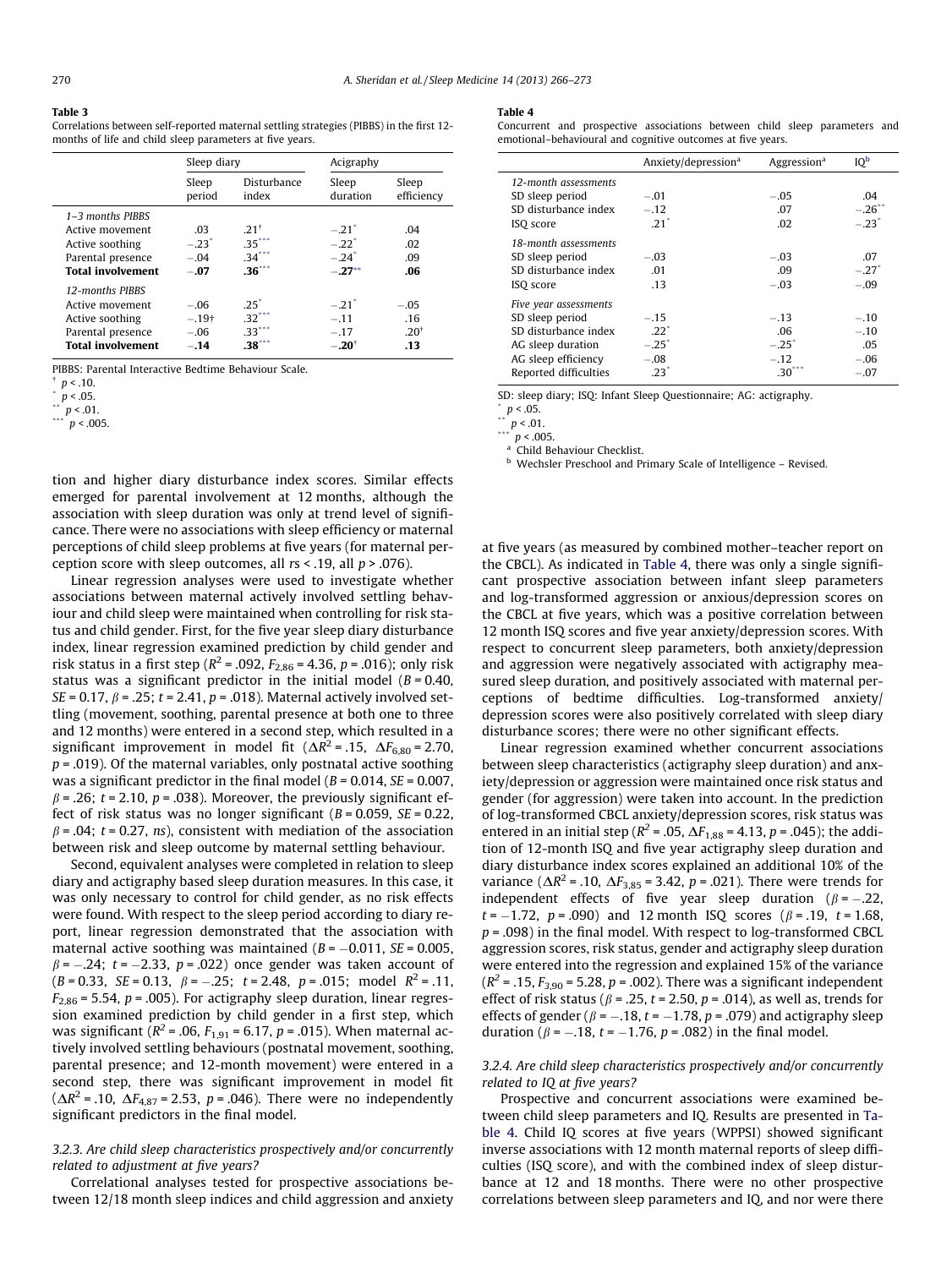

Fig. 1. Structural equation model of influences on five year child adjustment: standardised coefficients are reported.

any concurrent associations. Moreover, linear regression indicated that once risk status was controlled for, 12 and 18 month sleep parameters no longer predicted five year IO ( $\Delta R^2$  < 0.01).

### 3.3. Analysis of indirect pathways

The above analyses indicated a link between risk status and maternal active involvement in settling her infant, which in turn, was related to shorter actigraphy measured sleep duration at five years. Finally, shorter five year sleep duration was associated with concurrent child anxiety/depression and aggression scores. Structural equation modelling (SEM) was used to model pathways to child symptoms at five years. SEM was conducted using Maximum Likelihood Estimation with the MPLUS 6.0 software (Muthen & Muthen, 2010). Note that 12 and 18 month sleep parameters did not significantly predict five year sleep duration; as they were also not reliably associated with child CBCL scores; they were not included in the model.

The resultant model, depicted in Fig. 1, showed a good fit  $(\chi^2 = 5.20, df = 4, p = .27; CFI = 0.98, TLI = 0.96; RMSEA = 0.05, 90%$  $CI = 0-0.15$ ) and all pathways were significant ( $p < .05$ ). Thus, as well as a direct link between risk status and child adjustment (a latent variable indicated by logged CBCL aggression and anxiety/ depression scores), an indirect pathway via postnatal maternal settling strategies and child sleep problems was suggested. Analysis of three indirect pathways in the model was completed, with confidence intervals estimated based on 10,000 bootstrapped resamples. First, a partial pathway from risk to five year sleep duration via early maternal actively involved settling behaviour was found to be significant (indirect effect = -.146, SE = .073, 95% CI: -.273 to -.035); a second pathway from postnatal settling behaviour to five year adjustment via five year sleep duration was partially supported (indirect effect = .003,  $SE = .001$ , 95% CI: .000–.005); and finally, the complete indirect pathway from risk to five year adjustment was also confirmed (indirect effect = .095,  $SE = .060$ , 95% CI: .013-.203).<sup>2</sup>

## 4. Discussion

The key findings from the current study were as follows. First, previously reported associations between psychosocial adversity and sleep quality in infants in the current sample were maintained in childhood. Second, even once risk group effects were taken into account, maternal settling strategies in the first months of life predicted sleep quality at five years. Third, consistent with previous research, there was some evidence of associations between child sleep quality and levels of anxiety/depression and aggression in children; the possibility of links between sleep characteristics and IQ received less support.

In our previous report, we observed that although high versus low adversity mothers reported similar levels of sleep problems in their young infants in the first months of life, by 18 months of age significant group differences were apparent [\[1\].](#page-6-0) Specifically, high adversity mothers reported more sleep problems on a questionnaire, as well as, higher levels of sleep disturbance deriving from diary report (as indexed by later bedtimes and more variable bedtimes and sleep durations). The current paper focused primarily on objective characteristics of sleep at five years and, similarly, found more sleep disturbance according to the same diary index in the high versus low adversity group; other variables, including sleep duration and efficiency, did not distinguish the groups. Overall, the current findings are consistent with previous reports of links between family stress or low SES and poorer sleep quality in children [\[2–4\].](#page-6-0) Importantly, although our analyses utilised groups based on measures of psychosocial adversity taken during the antenatal period, our high adversity group continued to experience multifaceted social difficulties. Thus, at five years, compared to their low risk counterparts, high-adversity mothers reported experiencing more socioeconomic deprivation, higher levels of affective symptoms, less satisfactory intimate relationships, poorer housing and higher levels of community disorder, and greater levels of adverse life events (data not presented). Associated influences on child sleep characteristics are therefore, also likely to be persistent.

Although there are likely to be multiple contributors to an association between sleep parameters and psychosocial adversity, we found maternal settling behaviour to be an important factor. In our previous report, we observed that high risk mothers showed significantly greater involvement in settling their infant to sleep than their low risk counterparts in the post-partum period [\[1\].](#page-6-0) Here, we further demonstrated that maternal active involvement in settling the infant in the first 12 weeks of life was a significant predictor of child sleep characteristics at five years, and contributed to the association between psychosocial adversity and sleep disturbance at five years. Previous longitudinal data on the link between maternal settling strategies and sleep development are extremely limited. Our earlier research with the same sample demonstrated that greater maternal presence at bedtime during the first three months predicted poorer sleep at 18 months according to both questionnaire and sleep diary [\[1\]](#page-6-0). Similarly, Tikotzky and Sadeh [\[41\]](#page-7-0) found that maternal soothing behaviours at six months showed moderate, positive associations with number of night awakenings at 12 months according to maternal report (but not as measured by actigraphy). One further study demonstrated that maternal cognitions likely to enhance parental involvement predicted later child sleep difficulties and maternal settling behaviour [\[56\].](#page-7-0)

Our findings represent a significant advance on existing studies, indicating that associations between early maternal settling behaviour and infant sleep persist into childhood. Active maternal involvement during the settle to sleep in the postnatal weeks was a key predictor of child sleep at five years, being associated with greater overall sleep disturbance and shorter sleep duration as indexed by both diary report and actigraphy. Importantly, early infant sleep characteristics did not appear to be able to explain this effect, and therefore our data were consistent with a causal influence of maternal behaviour on child sleep development. The negative association observed between active parental settling

 $2$  The model depicted in Fig. 1 includes a unidirectional pathway from five year sleep to child adjustment, as we specifically wished to test potential pathways to child adjustment that operated via child sleep. However, as the association between sleep and adjustment is cross-sectional, this should not be used to infer causality. Indeed, when we tested a second model in which the unidirectional pathway in Fig. 1 was replaced with a bidirectional association, this model was also a good fit to the data and the two models were not significantly different to each other ( $\chi^2$  difference test = 2.81,  $\underline{df}$  = 1, ns).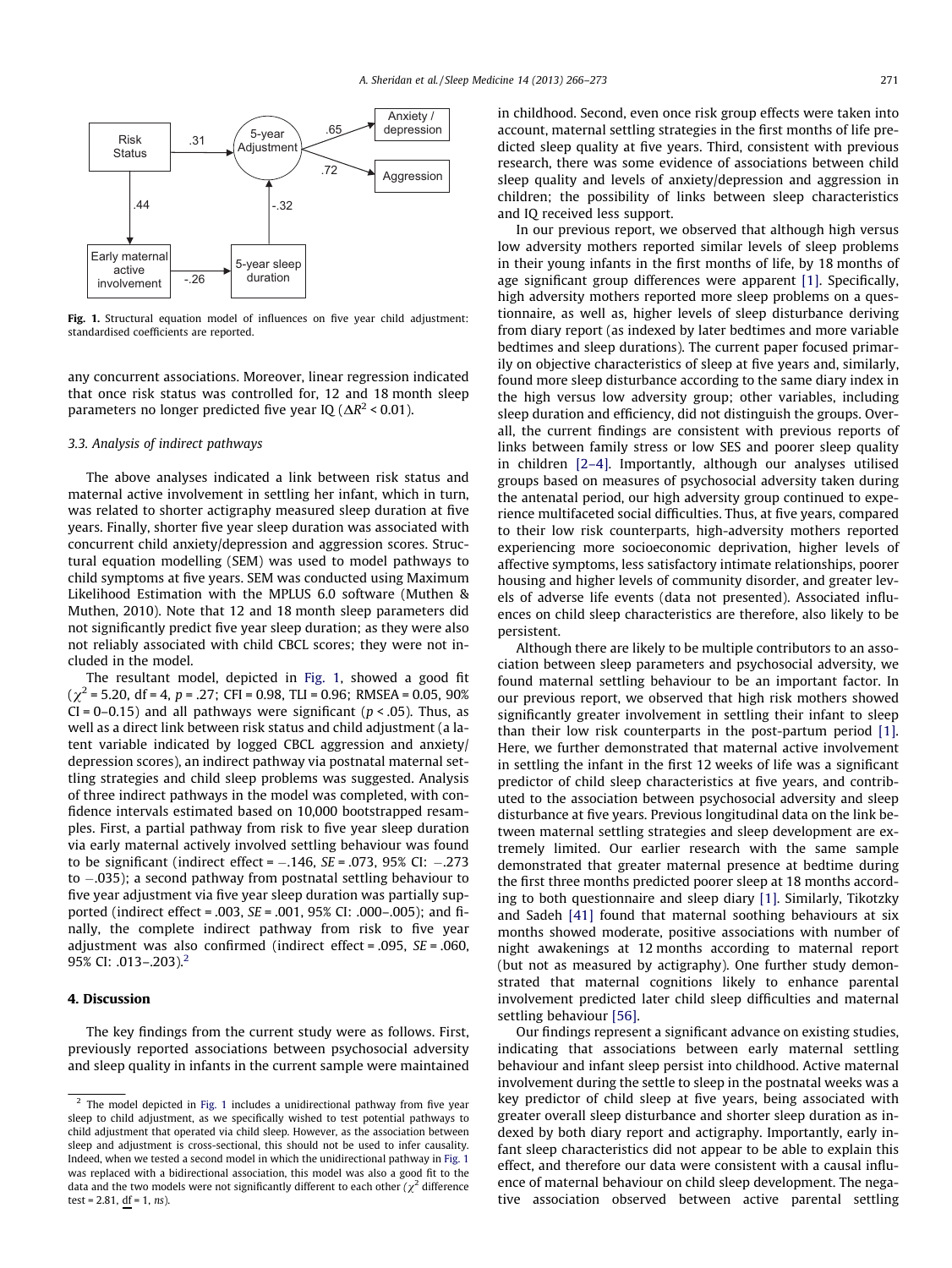<span id="page-6-0"></span>behaviour and infant sleep is assumed to arise because of reduced opportunity for the infant to learn self-settle [\[38\].](#page-7-0) Our observations suggest that early high levels of parental involvement have persistent effects, presumably due to the establishment of poor sleep patterns and/or ongoing suboptimal parental behaviour [\[41\].](#page-7-0)

In our previous report, we found that high adversity mothers were less likely to adjust their settling strategies with infant maturation in the post-partum period [1]. Such observations may be a consequence of limited social support and advice from others, and also of limited physical resources, particularly lack of space, which may make reducing involvement in settling the infant particularly challenging. In addition, our high risk mothers reported elevated symptoms of anxiety and depression, which may have impinged on their ability to respond in a sensitive and flexible way towards their infant [\[57–59\]](#page-7-0). Supporting parents in the development of good practices for facilitating infant self-settling in the first years of life may be particularly important for high risk groups, as our research suggests that persistent child sleep disruption is more likely to arise in this context.

We also examined links between early and concurrent poor sleep quality, and child emotional and cognitive functioning at five years of age. Previous research has indicated longitudinal associations between sleep problems, and later affective and externalising difficulties in children. However, the majority of previous studies have relied on self or maternal reports of sleep difficulties and adjustment problems, and have studied children aged four years and older [\[31,32\].](#page-7-0) We found only limited evidence for longitudinal associations between sleep problems at 12 or 18 months and child adjustment at five years, with just a single significant association being found between maternal reported difficulties (ISQ score) at 12 months and five year anxiety/depression. However, concurrent associations were demonstrated between poorer sleep and anxiety/depression and aggression at five years, including an inverse association between actigraphy measured sleep duration and five year difficulties.

The lack of a strong pattern of associations between sleep characteristics in the second year of life and later child adjustment is in contrast to previous reports of longitudinal associations between poor sleep and adjustment problems in older children [\[31\]](#page-7-0). However, a recent study spanning a similar age range to our own (four months to six years) also failed to find longitudinal associations between infant sleep and later child emotional and behavioural difficulties [\[36\]](#page-7-0). Sleep undergoes significant development during the first two years of life, and problems are relatively common during this period. As such, early difficulties may primarily reflect transient individual differences in normative development. However, by five years, sleep difficulties are less common and may be indicative of more stable problems. Notably, we found tentative evidence for an indirect pathway from early maternal active involvement in settling the infant to sleep to poorer child adjustment, via shorter five year sleep duration. Previous research using a genetically informative design has indicated that associations between sleep difficulties and child adjustment may largely be explained by shared environmental characteristics [\[60\].](#page-7-0) The current findings highlight family level adversities and specific maternal behaviours as relevant psychosocial factors.

We also examined associations between early/concurrent sleep quality and child cognitive ability (five year IQ). Although preliminary analyses indicated that sleep disturbance as measured by sleep diary at 12 and 18 months was associated with lower five year IQ, correlations were not maintained once risk group status was taken into account. There were no concurrent associations between sleep quality and IQ. Thus, while our observations are broadly in support of a small number of existing studies which have indicated that poorer sleep is associated with lower IQ [\[11,12\],](#page-7-0) including longitudinally [\[14\],](#page-7-0) our findings highlight the need to take full account of socio-demographic characteristics which may be associated with both variables.

Our study has some notable strengths, including the longitudinal design, the inclusion of early developmental observations, and the objective measurement of sleep quality at five years. The use of actigraphy was important, as a stronger set of findings emerged when actual sleep duration versus diary reported sleep period was the dependent variable, presumably due to more precise measurement via actigraphy. However, there were also some limitations. First, some attrition occurred in our sample, particularly in the high risk group. Although we did not find evidence to suggest that high risk families who were lost to follow up differed from their counterparts who were retained, we cannot rule out the possibility that they differed in ways that were not measured. Second, the inclusion of direct measurements of sleep characteristics meant that our sample size was necessarily of modest size relative to some previous studies in this area, and we consequently did not have sufficient power to adjust our analyses to correct for multiple comparisons or to detect small effects. Third, our analyses focused on maternal involvement during the settle to sleep. Although previous research has identified this as being a key correlate of infant sleep, an examination of strategies that actively promote infant self-settling (such as leaving to cry for brief periods), is also desirable. Finally, although longitudinal analyses may suggest causal relationships, ours is still, essentially, a correlational design; intervention studies are required to confirm causal effects. Interpretation of the associations between sleep and adjustment is particularly problematic, as here only cross-sectional effects were found. Nevertheless, our data are consistent with a potential role for early maternal settling strategies in influencing the development of child sleep, and thereby contributing to adjustment. Future research should investigate whether the promotion of effective maternal settling strategies in the first years of life is associated with better child outcomes, particularly focusing on high risk populations where persistent child sleep disturbances appear more likely to occur. If proven effective, such interventions could help ameliorate the potentially deleterious effects of poor sleep in later development.

#### Conflict of Interest

The ICMJE Uniform Disclosure Form for Potential Conflicts of Interest associated with this article can be viewed by clicking on the following link: [http://dx.doi.org/10.1016/j.sleep.2012.11.006](http://dx.doi.org/10.1016/j.sleep.2012.10.017).

#### Acknowledgements

This research was funded by a Nuffield New Career Development Fellowship (Sarah L. Halligan), the Foundation for Sudden Infant Death, and a NHS Executive South East Project Grant. We thank Melanie Mardon, Lindsay Cox, Claire Lawson, Elizabeth Bell, Sarah Healy and Sarah Sampson for their assistance with data collection; and families in our study for so generously giving us their time.

#### References

- [1] Cronin A, Halligan SL, Murray L. Maternal psychosocial adversity and the longitudinal development of infant sleep. Infancy 2008;13(5):469–95.
- [2] Bates JE, Viken RJ, Alexander DB, Beyers J, Stockton L. Sleep and adjustment in preschool children: sleep diary reports by mothers relate to behavior reports by teachers. Child Dev 2002;73(1):62–74.
- [3] Buckhalt JA, El-Sheikh M, Keller P. Children's sleep and cognitive functioning: race and socioeconomic status as moderators of effects. Child Dev 2007;78(1):213–31.